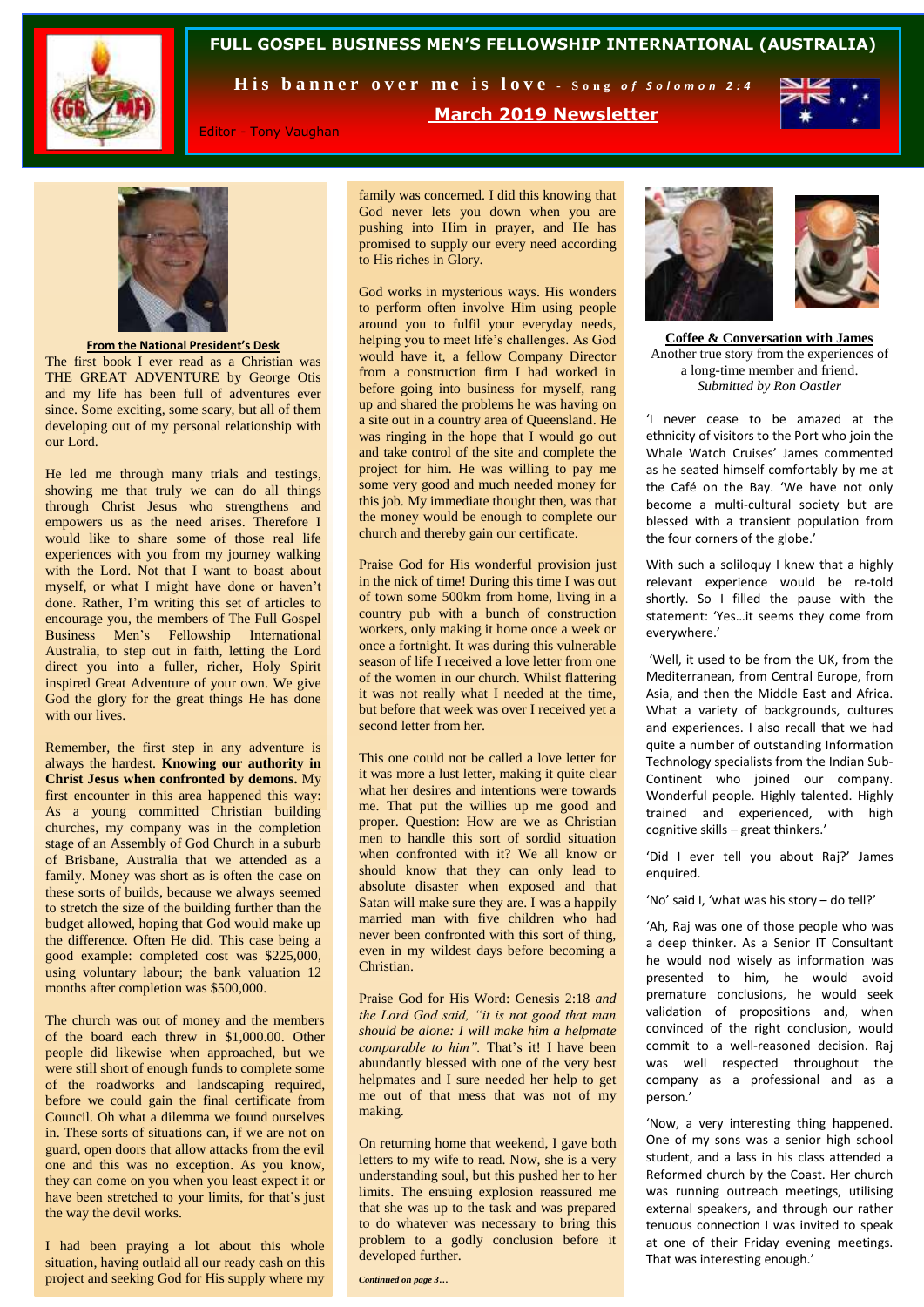

## **March 2019 Newsletter**

'My wife and I arrived a little "en avance" and proceeded to meet with some of the folk who also had arrived early. In conversation with one young man, a fine committed Christian, it transpired that his father worked in the same company as did I – and his father's name was Raj. Yes, the very same Raj and his son then capped it all with the statement that his father would be at the meeting a little later in the evening. How wonderful.'

'Sure enough, a little later Raj arrived and we had quite a warm chat – how nice that was - and then the meeting got underway. There were some forty to fifty folk there and the meeting was handled well with some traditional hymns and worship songs, a personal testimony, and then it was my opportunity to share. It was one of those times that you just knew that the Holy Spirit had everything under control.'

James paused for a moment, pensively, then continued: 'As I recall, I had a simple message – I shared the basic fundamentals of The Gospel, and presented it on a clearly logical basis for understanding and acceptance. As the great Apostle Paul espoused, '*Do not be conformed to this world, but be transformed by the renewal of your mind …* [Romans 12:2]. This change of thinking, of understanding, is of course a universal injunction and not just one for the Christians in Rome. This links directly with the truth that 'Faith comes by hearing, and hearing by the Word of God.'

'You would recollect that the Apostle Paul visited Berea, in Macedonia, preaching and teaching to both Jews and Hellenists in that place. Acts 17:11 bears record that the folk there 'searched' the Scriptures to get their minds around this Gospel and make sure it was true. Interesting is it not, that 'searched' in the Greek is *'anakrinō'* properly to *scrutinize*, that is, (by implication) *investigate*, *interrogate*, *determine:* - ask, question, discern, examine, judge, and of course *search*.

'Is it any wonder then that **many** Bereans, both men and women, both Jews and Greeks came to Faith in Christ!

'So' said James, rounding out the account with a real sense of fulfilment, 'the truth of the Gospel was presented that night – the way of Salvation – and opportunity given right there to receive Christ as Lord and Saviour. It was my great joy then to see that the first hand of several to be raised was that of Raj, and my privilege then to pray with him at that time.'

'Was it any wonder that Raj reminded me of the Bereans …?' he concluded.

## **The former drug addict who found God and built a successful business**

**From BBC News** - By Julie Griffiths Business reporter, Glasgow

**At his lowest point, Ryan Longmuir took drugs every day "just to feel normal."**

He was also dealing them, and at one point faced a possible jail sentence. Born in the Scottish new town of Cumbernauld, Ryan began experimenting with drugs when he was 12, initially because he was curious and had fallen in with likeminded friends. "I tried everything - cocaine, Valium, ecstasy, speed, heroin... I'd go on benders for two or three days at a time, and I'd take five or 10 ecstasy tablets in one night," he says.

"From the age of 15 to 20 I took drugs every single day." Thankfully for Ryan, everything changed when he was 20, and he has not touched drugs ever since. While the cynical may raise their eyebrows, Ryan, now 37, says he discovered God and quit overnight.

Without the drugs, he was able to get his life back, and aged 24 he launched a catering company called Regis Banqueting. Today the 13-year-old business has blue-chip clients including mobile phone network O2, luxury carmaker Bentley, and investment bank JP Morgan. With drugs his main interest and income at the time, Ryan left school in Cumbernauld, 13 miles north-east of Glasgow, aged 16. Four years later he was dealing thousands of pounds worth of drugs a week, and if he continued he says it was clear that he would become a "big time gangster drug dealer".

Trying to run away from his lifestyle, Ryan decided in 2000 to go to New Zealand for a year in search of a fresh start. But it fell apart just two weeks after he arrived, when New Zealand customs intercepted a package of 100 ecstasy pills that Ryan had posted to himself from Scotland. Facing a jail term, he phoned a friend back in Scotland. She said that she would pray for him and suggested he do the same.

Ryan says: "I thought 'you're off your head' but I decided to try it, and I got down beside my bed and I said, 'I don't believe that there is a God, but if you're real then show me that you're real and I'll believe in you.'" Out on bail, Ryan had to go to the police station every two days, but his appetite for drugs was undiminished. It was only when he met two female hitchhikers that things changed. The women took him out for lunch, then to church, and allowed him to move in to their home.

"That was when I thought there was maybe something to this because why would two complete strangers do that? That was the catalyst for change." Ryan says that discovering his faith was fast, and the change immediate. Drugs suddenly lost all appeal, and he threw all the substances that he had into the sea, and has been clean ever since. "I know most people who have been taking drugs don't have that experience. Most people do ok for a bit then they relapse. Everyone's journey is different but that was mine."

While Ryan escaped jail time in New Zealand, his Visa was revoked, and he returned to Scotland in May 2000. He joined a church, the evangelical Freedom City Church in Cumbernauld, met his wife and got married. To earn money he got a job working with drug and alcohol addicts, where he was able to draw on his own experience to try to help others to quit. However, when the funding for his role ran out a few years later he found himself without work. It was then that the opportunity to start his own business came about. His church wanted a catering company to run the cafe attached to their conference centre on an ad hoc basis, and the then-pastor suggested Ryan might fit the bill. Despite having little to no catering experience he jumped at the chance and Regis Banqueting was formed. Ryan attended catering college alongside running the cafe and learned as he went along. "I had to phone my mother-in-law to ask how you make steak pie," he says. "I was young and naive. If I knew what I know now, I probably wouldn't have started it." To help Ryan expand the business into contract catering, the Princes Trust, the UK start-up support charity led by the Prince of Wales, gave him a £5,000 loan.

While Ryan says the first three years were tough, with him taking a salary of just £6,000 in year one, over time the clients and contracts got bigger. Cumbernauldbased Regis Banqueting now has 65 staff - 20 full-time and 40 part-time, many of whom are seasonal - and annual turnover is £1.3m. Meanwhile, Ryan and the company have won a number of awards including the Royal Bank of Scotland's young business of the year crown, and director of the year from the Institute of Directors organisation. Prof Eleanor Shaw, head of the Hunter Centre for Entrepreneurship at the University of Strathclyde, says it is Ryan's motivation and enthusiasm that helps make him such a success. "Catering is a really difficult market to be competitive in, but he has such energy," she says. "He's very hardworking and is so motivated that it brushes off on everyone around him.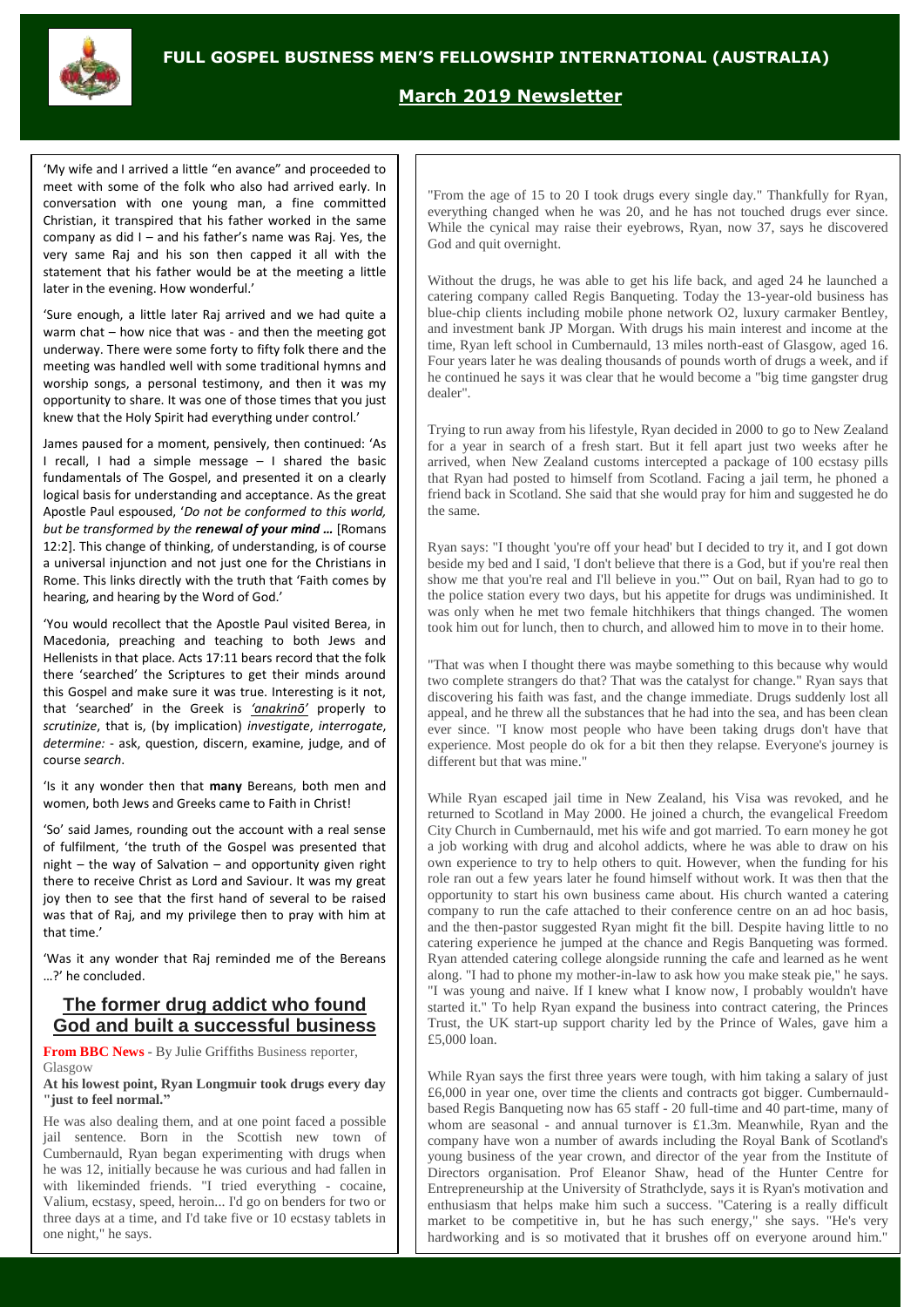## **March 2019 Newsletter**

Looking back on his troubled youth, Ryan says he knows that his life might have turned out very differently. As a result he tries to help others who face addiction and poverty, for instance by employing former addicts and ex-offenders among his staff.

He is also in the process of starting another company, alongside Regis, that will focus on creating a brand of casual dining restaurants, the first to be launched in Glasgow next year. The plan is to expand across Scotland and the UK before going international. "I say to my wife sometimes that it's amazing how we're making more money than a doctor or lawyer - and we're making sandwiches," says Ryan.

#### *Continued from page 1…*

I rang the letter writer and told her I was home and that she was welcome to come around if she so desired. I didn't let on that my wife was also home, with her guns loaded and ready to do her very best. Well, around came the letter writer - you can only imagine her surprise - not only was my wife at home, but there on the kitchen table were the two letters she had written. Then the fun started, as I explained that my wife and I had never strayed in our marriage and that my wife was my best protection I had in this sort of situation. I also explained that as a male, I had no right to try to minister to her or help her, but that my wife was willing to do all she could to help guide her out of the dark place she was in. As for me, at that stage I left and got out of their road, so as not to cloud what God was about to do, as my wife lovingly and without animosity ministered to this person. Two weeks later was the next time I was home, so I went to the evening service at the new church which we were now using. After the meeting, the letter writer asked if I would stay behind and pray for her as she was still having some problems.

Knowing I was safe from any sexual attack I agreed. After the congregation had all left the building, she shared with me what the problem was and it became quite evident that she was demon possessed and her real need was deliverance. As I was praying for her, out of her mouth came the most hideous laughter. It was the sort of a laugh or taunt one might use to mock, ridicule or jeer at someone to throw them off their set course. At that point in the conflict you must make a snap decision; ether run or stand your ground and take the battle to the enemy. Thank God I stood my ground in the knowledge that the battle is not ours but the Lords and that He has strengthened each of us so we can stand against the enemy in any conflict and win the day. Now the laughter turned to a deep male voice as she struggled to stay upright. I spoke to the demon that was within her with these words: "you can fool some of the people some of the time but you can't fool me. Come out of her in the name of Jesus Christ of Nazareth."

The lady let out one almighty scream and out of her body came the most horrible looking thing I have ever seen. It stood about 1.2 meters high and looked for all the wold like an over grown ugly frog or toad. It stood there for a moment which seemed like forever, with its long arms reaching down almost to the floor until I said with all the authority in my voice I could muster, "be gone in Jesus name." Then finally without so much as a by your leave, it walked straight through a double brick wall and was gone. Praise God for His wonderful power over the Kingdom of darkness and for His Grace that allows us, His children, to deal with these stinking things.

My wife and I now had a new friend, who when she opened up, told us of all the ways in which she had been trapped by the demonic forces that had led her into all sorts of depravity. It has been our privilege to see her grow in the things of God and live her new life in Christ Jesus without the distractions that were once destroying her. There are many reasons why and how people become demon possessed, and not the least of them being that they get interfered with as children, opening the gate to not only shame but torment. We have the power and God-given authority to set people free in Jesus name. **Luke 4:18** *The Spirit of the Lord is upon me, because he hath anointed me to preach the gospel to the poor; he hath sent me to heal the brokenhearted, to preach deliverance to the captives, and recovering of sight to the blind, to set at liberty them that are bruised. To preach the acceptable year of the Lord.* 

*Do you want to live an exciting Christian life? Then live your life as an ambassador for Christ Jesus as we have been commissioned to do.* 

Blessings Len.





**Membership**

Full Gospel Business Men's Fellowship International (Australia) is open to all men who wish to be part of this vibrant organisation, who have a heart to reach others and bring them into a relationship with Jesus Christ. You must read and understand our Doctrinal Statement and be willing to serve as a chapter member giving of your time and expertise.

Please return your completed membership application (along with our doctrinal statement) form our Membership Director, Daniel Wright - PO Box 129 Taigum Qld 4018. Telephone: 0404 004 946. Membership forms can be printed from our website: **fgbmfiaustralia.com**

Membership fees are \$100.00 per annum. To have an effective Fellowship we need all members to pay their dues to fund the ongoing expenses of the Fellowship as per the budget approved by the National Board. Being paid up members of the Fellowship is important and all personnel should hold their membership as significant and of value. Being members allows you to experience all the benefits that are associated with the organisation including being able to vote and have your say at the appropriate time. If you have no chapter in your area or it is not functioning your membership will be held as a National member. Those already in an active chapter will also be National Members and then chapter members. This way all members are included and not overlooked when information is being passed on.